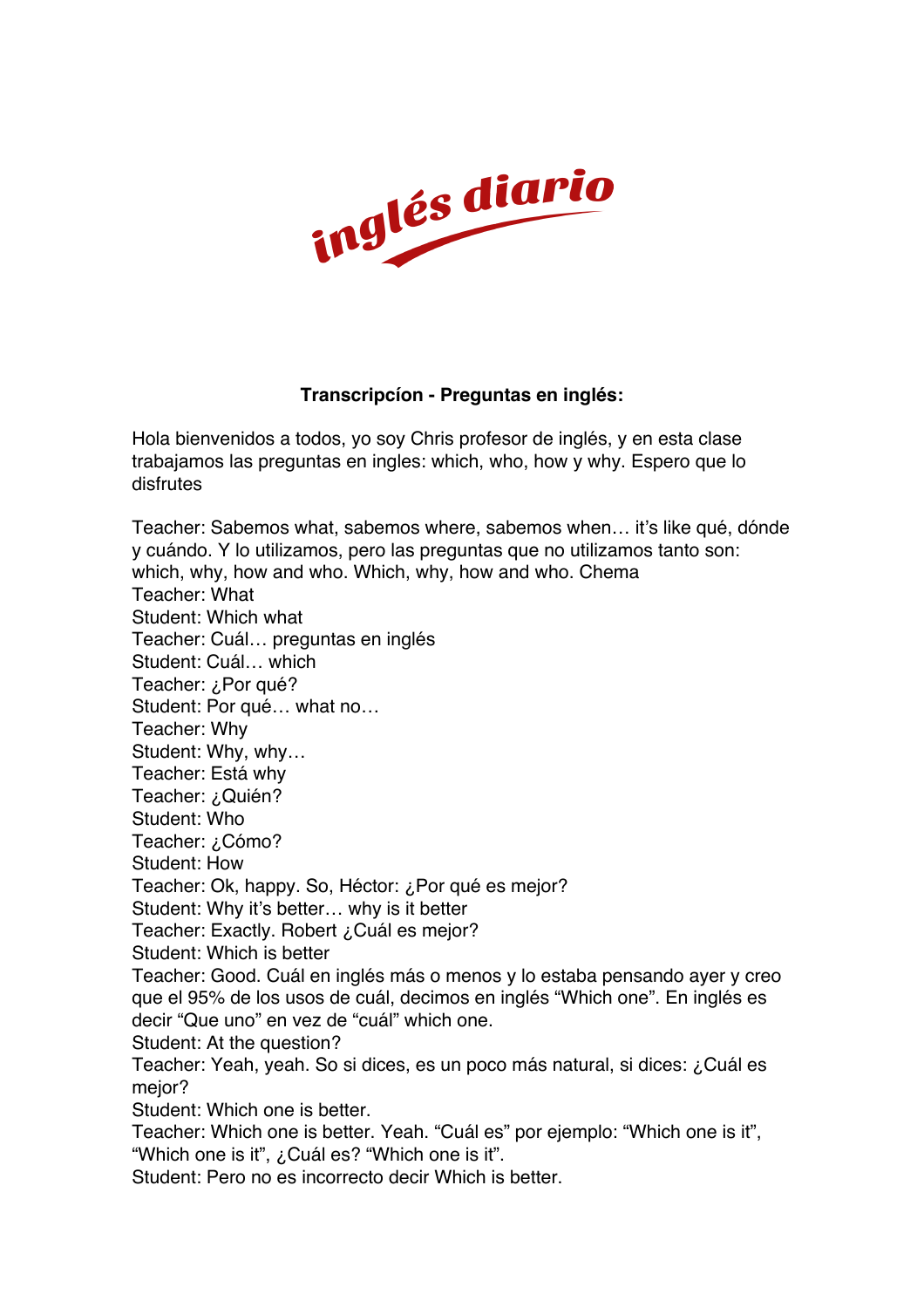Teacher: Cómo digo… suena más natural decir: Which one. Pero no es decir que es incorrecto.

Student: For example: Which one is it better

Teacher: No.

Student: Because one is the... the subject?

Teacher: Sí exacto. Porque which en esta caso reemplaza al subject.

Student: No pero es que tú la pregunta que le has hecho a él antes cuál era. Student: Why is it better

Teacher: Why is it better porque el sujeto es la cosa esta de la que estamos hablando, pero si decimos: "Which is better" el sujeto está aquí en mis manos, entonces no ponemos "It" que which en ese sentido es el sujeto.

Student: Difícil

Teacher: Difícil, difícil…

Teacher: Esa es una cosa que no hace falta explicaciones, son cosas que usar, usar, utilizar y luego lo pillas. ¿Sabes?

Teacher: ¿Quién es? ¿Quién es? ¿Quién es?

Student: Who is…?

Teacher: Ok, ¿quién es él?

Student: Who is he

Teacher: Who is he

Teacher: ¿Quién es ella?

Student: Who is she?

Teacher: ¿Quién es?

Student: Who is?

Teacher: It

Student: Who is it

Teacher: Who is it. Si decimos: "Quién es" o si contestamos, if we answer the telephone and we say: Who is it? That's very very normal in English.

Student: But it… it we use it for…

Student: Ello, ello… ¿Quién es ello?

Teacher: Exactly! ¿Quién es ello? "Who is it" hahaha… It doesn't sound good. If you call to the door and you say like "prrrrr" and they answer: ¿Quién es? You say: Who is it? And you say "It's me" en vez de soy yo.

Student: I'm the thing

Teacher: Nosotros decimos: ello es yo… ello…

Student: Una cosa, soy una cosa…

Student: I'm trying to learn that we need to refer us like a thing

Teacher: Yeah, we refer to ourselves…

Student: Ourselves like a thing

Teacher: We refer to ourselves cuando nos referimos a nosotros mismos we refer to ourselves as "it". "It's me" Who is it? It's me.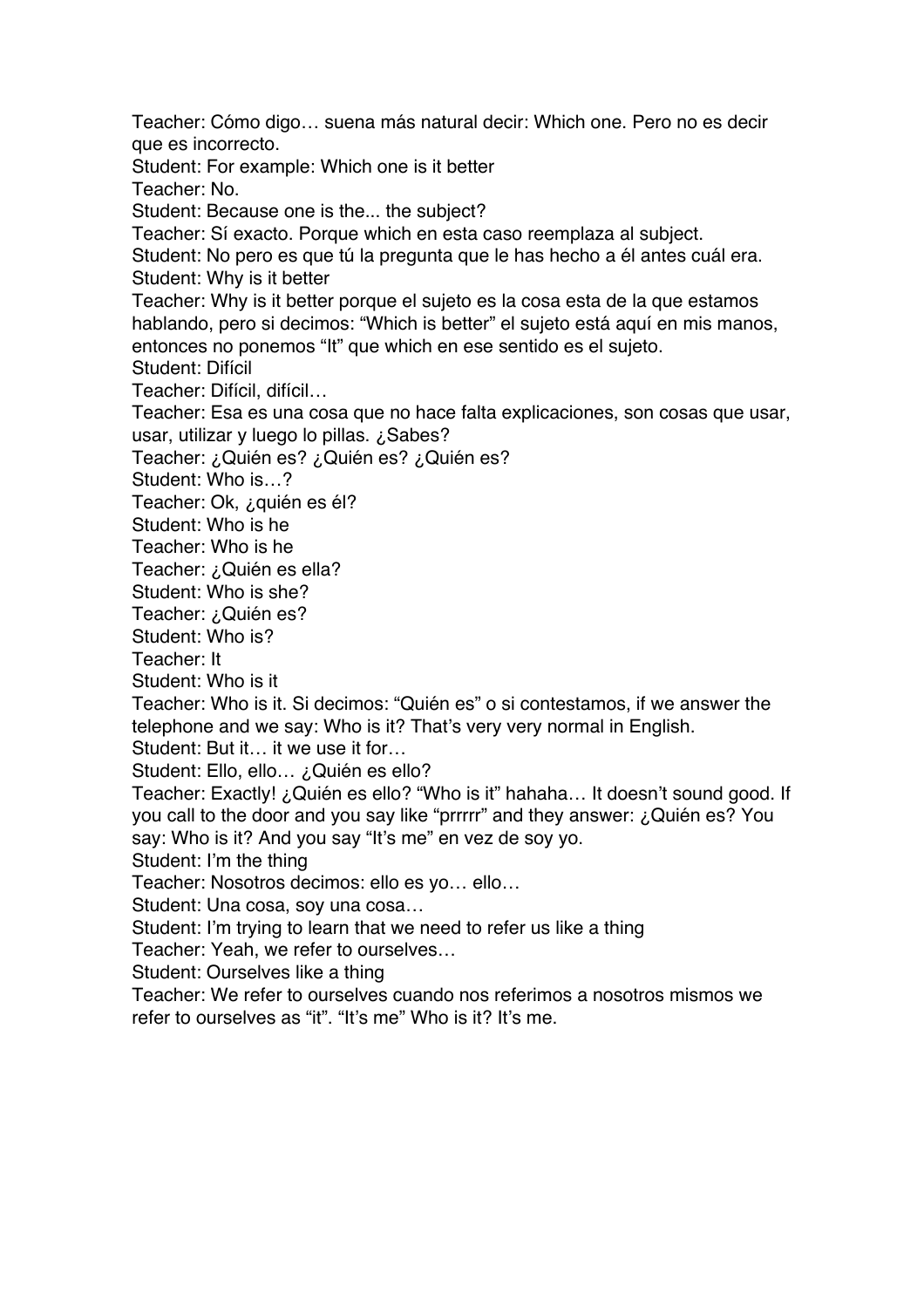|                                   | flickr |
|-----------------------------------|--------|
|                                   |        |
|                                   |        |
|                                   |        |
|                                   |        |
|                                   |        |
|                                   |        |
| $\frac{\infty}{ \chi }$           |        |
| This photo is no longer available |        |
|                                   |        |
|                                   |        |
|                                   |        |
|                                   |        |
|                                   |        |

Teacher: Strange

Student: Strange

Teacher: In Spanish if you're in English, and Spanish person knocks on the door and he says: "who is it?" and they say: "I'm me"

Student: 05:40 (laughs)

Teacher: Ok... So: ¿Cuál es?

Student: Which is

Teacher: No. Cómo se dice ¿cuál? 95 por…

Student: Which one is… which… which is…?

Teacher: No. Cómo se dice ¿cuál?

Student: Which one

Student: Is which one

Teacher: ¿Cuál es? es "Which one is it" "Which one is it".

Student: ¿Eso es cuál?

Student: Which one is it

Teacher: Which one is it… Cuál es… Which one is it

Student: Is like this is another one or… one?

Teacher: Which is it

Student: Which one is it… one…

Teacher: Seguimos con…

Student: And you say there are another one, no?

Teacher: There is another one

Student: Otro más.

Teacher: There is another one. ¿Hay otro más? ¿Hay otro más? ¿Cómo se dice "Hay otro más"?

Student: There is another one

Teacher: There is another one, yeah. Or there is one more.

Student: Sí pero ahí sí es que tiene un uso el there are, one, which, (07:10) es de carretilla porque sí, porque los gringos lo dicen

Teacher: Ok, cómo se dice Robert… ¿Cómo está yendo? ¿Cómo está yendo? Student: how is going

Teacher: Exactly… Cuidado pronunciación otra vez

Student: How is going

Teacher: How is it going

Student: How it's

Teacher: How is it

Student: Voy a ver cómo lo puedo decir rápido "How is it going" "how is it going" Teacher: No, no: How's iT.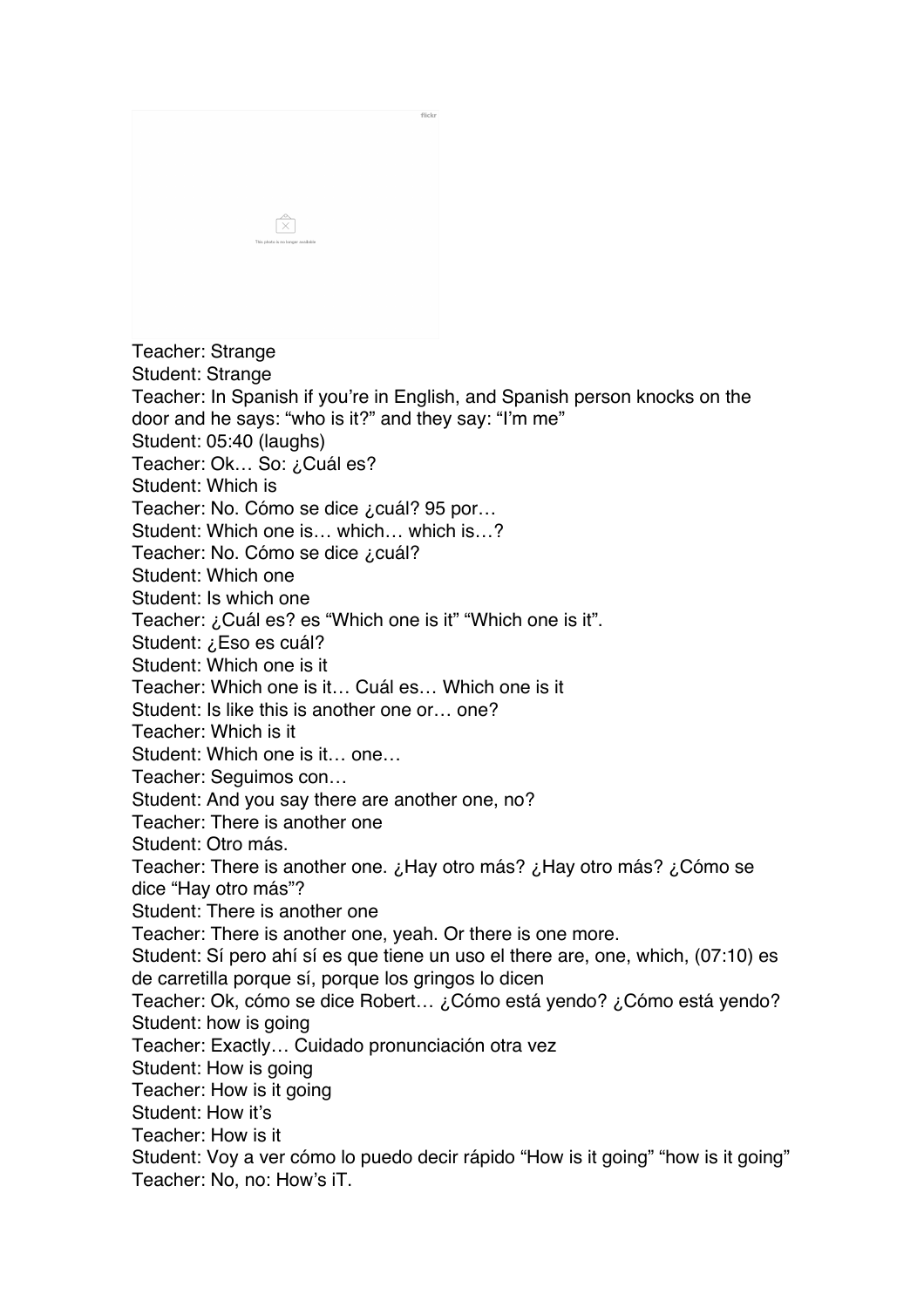Student: How's it Teacher: How's iT Student: How is it going (laughs) Teacher: Pregunta a Hector Student: How's it going Teacher: Pero más rápido tío Student: Es que no me sale. How it's going. Me sale It's Teahcer: How's IT, how's IT Teacher: Es que escucho how is, how is pero no How's... ¿Casa? Student: House? Teacher: ¿Cómo se dice casa? Student: House… how's it Student: Pero con una T al final Student: Hows… Teacher: How's IT Student: Es como House IT Student: How's… How'sT… How's it going…. How's it going Student: (08:26) (Laughs) Teacher: Happy, very good. Cómo se dice: ¿Qué tal? Student: ¿Teta? Teacher: ¿Qué tal? Student: ¿Teta? Teacher: ¿Qué tal? Student: Ahhh qué tal… Student: How… How are you… How are you? Student: O what's up ¿no? Teacher: How's it going… ¿Qué tal? How's it going Teahcer: If you're going to speak English in your job or at work and you speak to a client, then How's it going Student: Good morning how's it going Teacher: Yeah, much better than how are you, because how are you can be a bit close like for friends… Student: how's it going, cómo va ¿no? Teacher: How's it going, yeah… suena más guay, es menos directo Student: Sí es mucho más coloquial… no no… yo diría que es… Student: Ahhh… de acercamiento. How are you es como friends o (09:36) ¿No? Teacher: No no… al revés, al revés… Si dices "How are you" puede ser un amigo muy cercano y también tienen que contestar así. Si dices how's it going ni siquiera tienen que contestar… solo how's it going, how's it going… Student: Yo pensaba que era al revés que era muy… Teacher: No, es un poco menos coloquial que "How are you" y yo diría que para clientes es mejor "How's it going" Student: Sí, it's like el moro de la frutería debajo de mi casa: ¿Qué tal amigo cómo va? You don't need to answer the question. Teahcer: No Student: Good morning qué tal amigo, Good morning qué tal amigo, ¿cómo va? Student: O si no a banana o pepinos, cucumbers… cucumbers…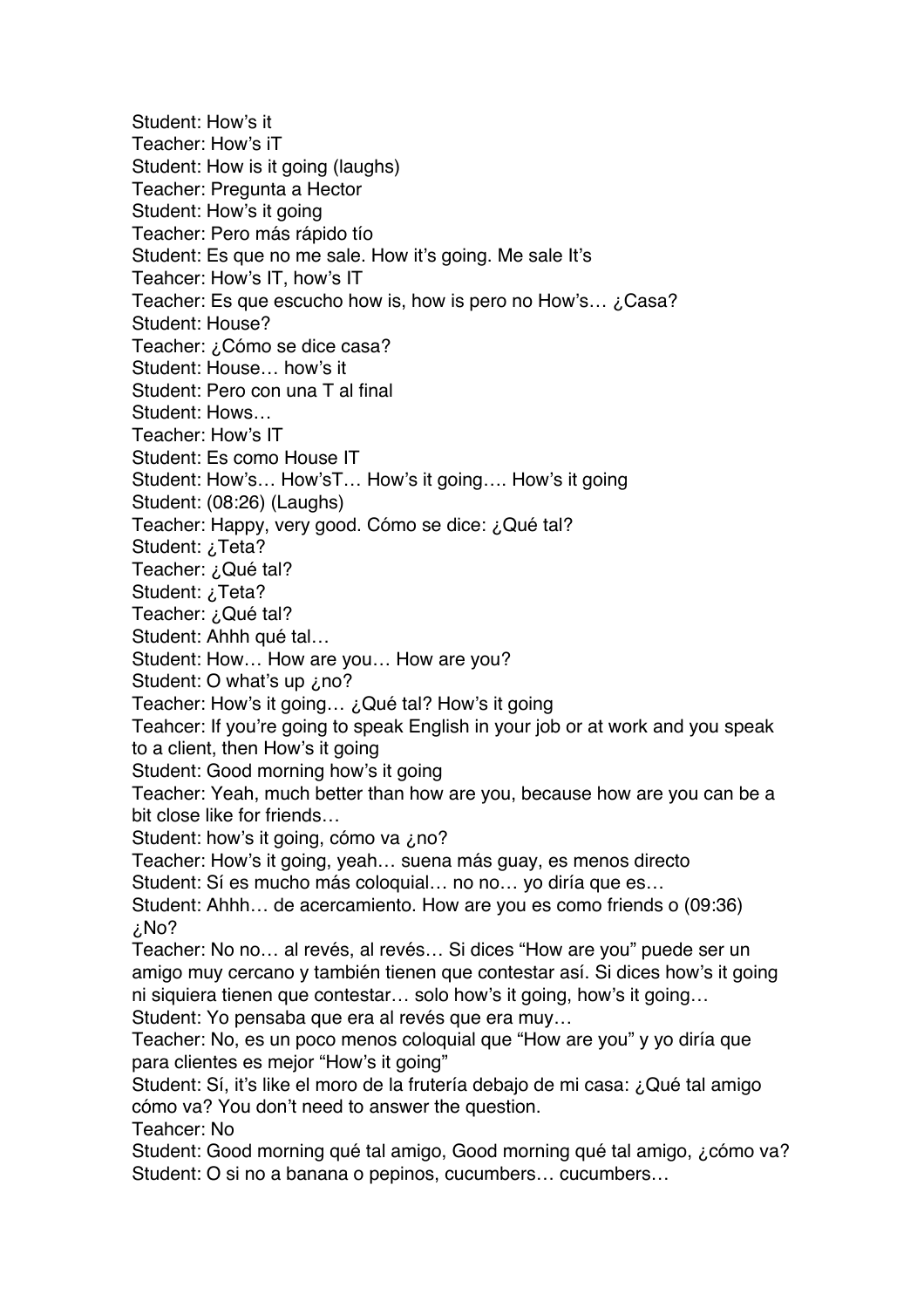Teacher: Robert ¿Cómo se dice cuál? Student: Which what? Which… Which one? Teacher: Yes. ¿Cómo se dice cuál te gusta más? Student: Which one likes you more Teacher: Which one… Student: Do you like more Teacher: Perfect. Repeat it. Student: Which one do you like more? Teahcer: Which one do you like more? Teacher: Hector ¿Cuál quieres? Student: Which one do you want Teacher: ¿Cuál querrás? Student:Which one would you… no, will you want. Which one will you want. Teacher: Which one will you want. Y cuál querrías: Which one would you want. Teacher: Yeah, exactly, very good. Chema, cómo… cómo se dice… ¿Cómo ves? Student: How do you see? Teacher: Good. Cómo se dice: ¿Cómo haces? Student: How do you make… Teacher: Cómo se dice: ¿Cómo lo haces? Student: How do you make this? Teacher: It. Este cómo lo haces siempre es it al final Student: How do you make it… Teacher: ¿Cómo lo ves? Student: How do you see it? Teacher: That's it. Ok. Student: You always need to use an auxiliar in every question… Teacher: In almost every question. Sí que hay preguntas sin auxiliares que hemos cubierto hoy que en el caso que es who es el sujeto no utilizamos. Por ejemplo: Who did you see? Student: It Teacher: Who did you see Student: It is the auxiliar Teacher: ¿A quién viste ayer? Who did you see yesterday. Vi a mi… no sé… vi a mi amigo. I saw my friend yesterday. Who did you see yesterday? I saw my friend. Who saw you? Student: Who saw you Teacher: Yeah. Quién te vio. Student: But for example for what… When do you do… o what are you do o what would… Teacher: En el caso de what el 99% llevará auxiliar. Student: Auxiliar… Teacher: Sí… Y como dije en la primera clase: auxiliares, auxiliares, auxiliares, vamos a trabajar… es lo importante. Student: Do, did, will who… Teacher: Yes… Teacher: ¿Cómo vas a llegar? Student: How… Cómo vas a llegar… How…